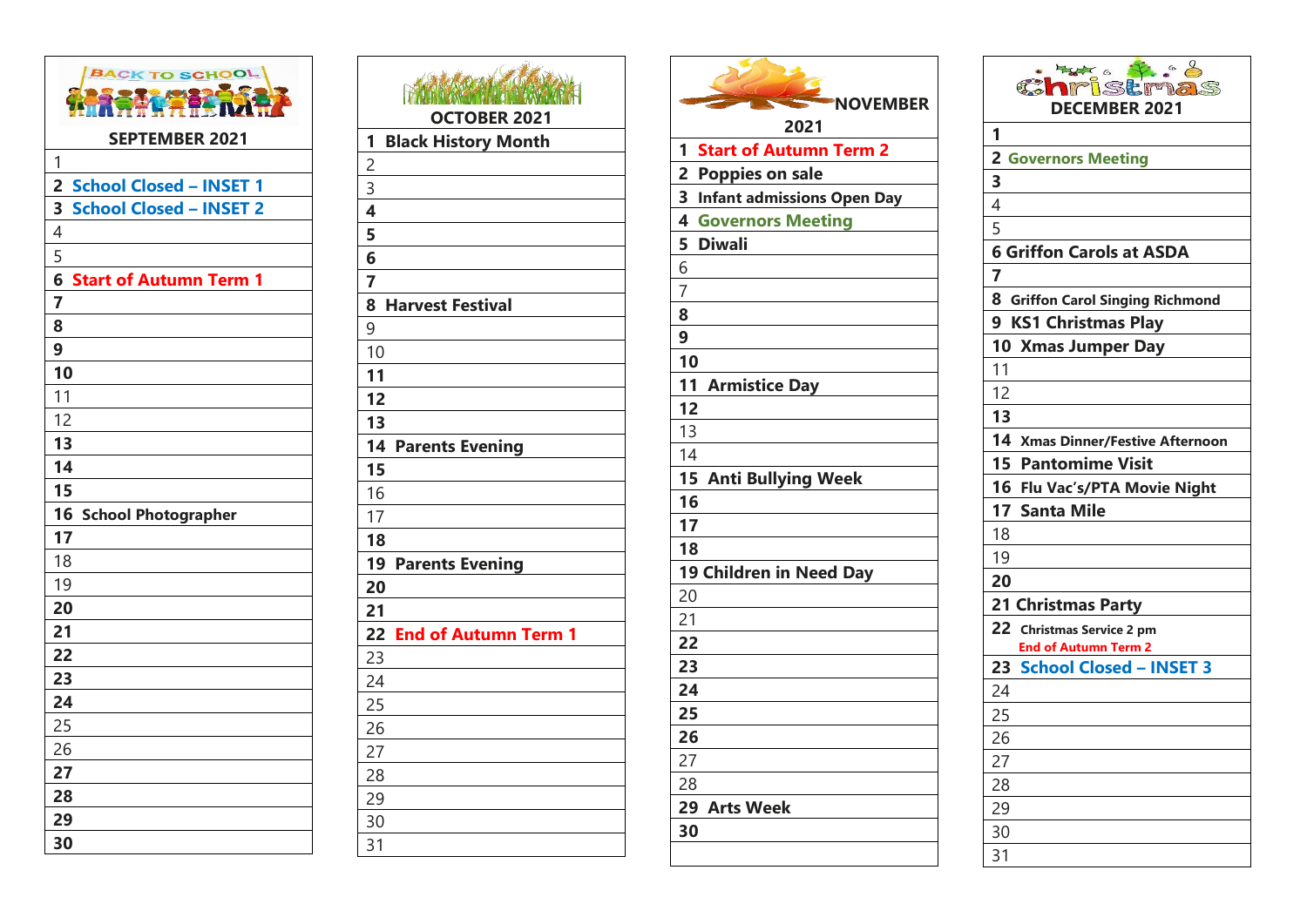| <b>WAPPY</b>              |  |
|---------------------------|--|
|                           |  |
| <b>JANUARY 2022</b>       |  |
| 1                         |  |
| $\overline{c}$            |  |
|                           |  |
| $\frac{3}{4}$             |  |
| $\frac{5}{6}$             |  |
|                           |  |
| $\overline{7}$            |  |
| 8                         |  |
| 9                         |  |
| 10 Start of Spring Term 3 |  |
| 11                        |  |
| 12                        |  |
| 13                        |  |
| 14                        |  |
| 15                        |  |
| 16                        |  |
| 17                        |  |
| 18                        |  |
| 19                        |  |
| 20                        |  |
| 21                        |  |
| 22                        |  |
| 23                        |  |
| 24                        |  |
| 25                        |  |
| 26                        |  |
| 27                        |  |
| 28                        |  |
| 29                        |  |
| 30                        |  |
| 31                        |  |





**MARCH 2022**

**1 Shrove Tuesday 23 World Book Day**  $rac{5}{6}$ **Science Week & Bikeability Yr 5 / 6 8 Safer Internet Day 9 PTA Meeting 17 PTA School Disco 18 School Closed - Jubilee** Mother's Day